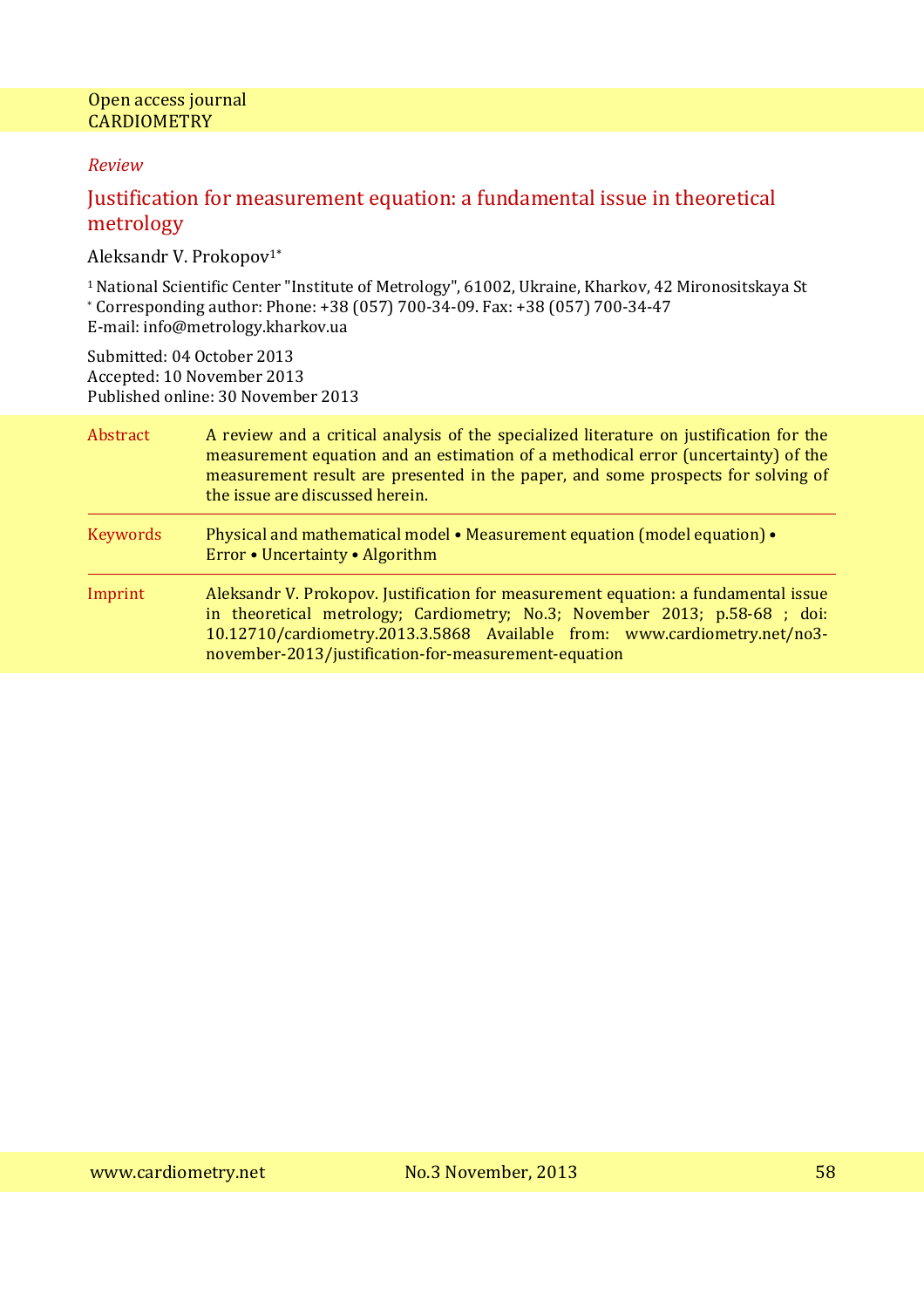### **Introduction**

**Statement of the problem and analysis of publications.** In recent years the measurement equation (model equation) has become an object enjoying close attention by researchers in metrology in many countries throughout the world. The measurement equation in metrology is interpreted [1, 2] as a functional relationship linking the quantity intended to be measured (measurand) with the quantity values immediately measured, as well as other quantity values which are essential for the measurement procedure under consideration. The measurement equation is required for solving many metrological issues, particularly for development of new measurement methods and measuring instruments, including an analysis of measurement result accuracy.

The problem of measurement modeling is widely represented in scientific programs of the UK's National Physical Laboratory (NPL) devoted to the development of mathematical models and software for metrology applications [3], and issues on modeling measurement equations have a significant place in papers by German [4 - 6], Russian [2, 7 - 10] and Ukrainian [11 - 18] metrologists. It should be noted that most papers give an analysis of the already known models to select the best suited measurement equations. At the same time, the general principles of justification for the equation of measurement and an estimation of a methodical error (uncertainty) of measurement result are still insufficiently treated.

In the specialized literature on the subject, an extreme complexity of the issue on derivation (justification) of the measurement equation is emphasized; among other things, it is suggested that some specific approaches relating basically to arts rather than science should be required to derive the measurement equation [2]. It is also argued [8] that the measurement equation is one of the components of a priori knowledge obtained not by the procedures known from the point of view of metrology, but produced by methods used in some allied sciences. Perhaps that is the reason why there are no instructions in the Guide [1] on how to justify the measurement equation for metrological analysis. Instead, such unusual for scientific and technical literature recommendations as to rely on "critical thinking", "intellectual honesty" and "professional skill" are used therein.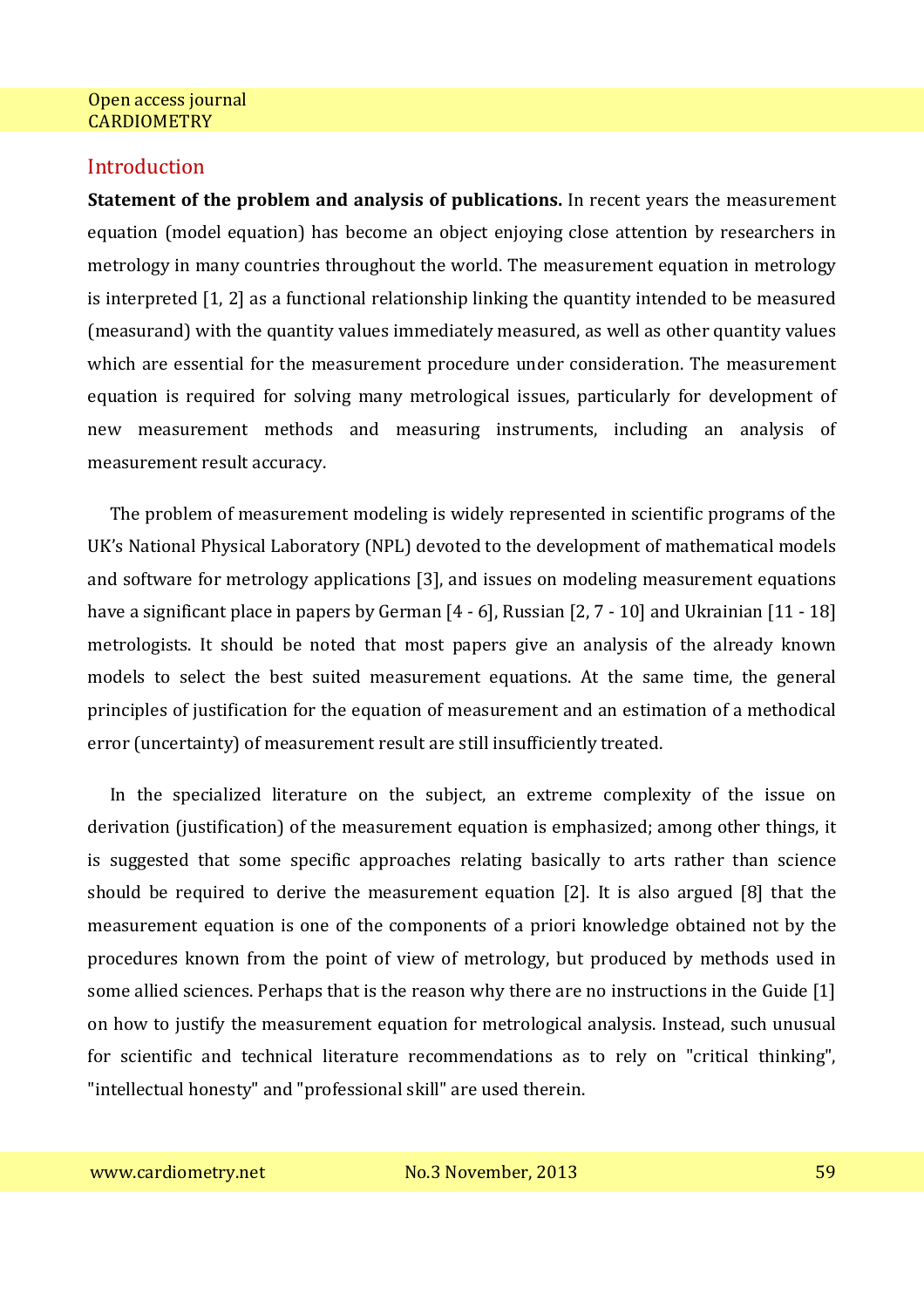It should be noted that the authors of the Guide to the Expression of Uncertainty in Measurement [1] are aware of the necessity to improve this document. A few years ago, a special working group WG1 was established under the Aegis of the International Bureau of Weights and Measures (BIPM). One of the main tasks of this Group is to prepare specific Supplements to the Guide, including a separate Supplement (JCGM 103) dedicated to the measurement procedure modeling and methodology of the measurement equation justification [19].

Thereby it confirms the fact that the problem of a rigorous justification for an algorithm of obtaining the measurement equation remains highly topical, and the given problem is a subject of the theory of measuring which should be referred to the fundamental issues in metrology.

The aim of this paper is to review and criticize the existing publications on the measurement equation justification and estimation of a methodical error (uncertainty) of the measurement result as well as discuss some promising ways for solving this problem.

## Summary and outlines

The developments [4-6, 11-18], where the main aspects of the above problem are analyzed and general outlines for obtaining the measurement equation are provided, can be considered as a remarkable step on the way of finding the proper solution to the above issue. In the papers [4-6], for example, an outline of this sort consists of five successive stages which are as follows:

I. Description of the measurement, identification of significant quantities (including the measurand and influence quantities) and applied method of measurement.

II. Analysis of the measurement, its decomposition into separate elements , graphical representation of the cause-and-effect relations between the elements for a certain ideal (not exposed to external influences) measurement within the scope of the standard modeling components.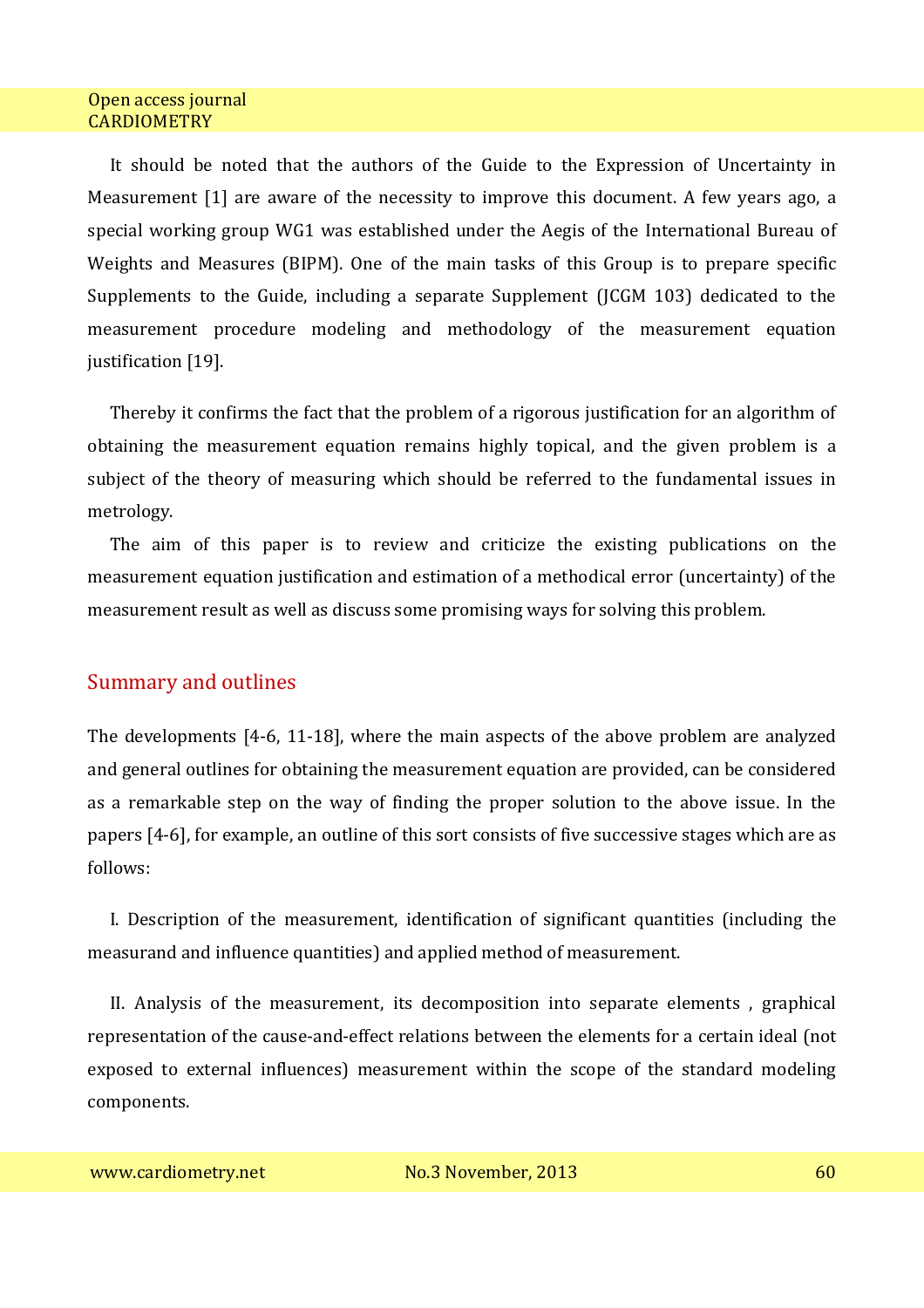III. Consideration of all distortions, effects of an incomplete knowledge of quantities and external factors capable of affecting the ideal measurement. Graphical and mathematical interpretation of the cause-and-effect relations for the real (exposed to external influences) measurement. Use of corrections for taking into account distortions (external influences).

IV. Identification of reciprocal influence of quantities, introduction of correlations.

V. Transformation of mathematical relations which describe the cause-and-effect relationship for obtaining the model equation.

It should be pointed out that the operations necessary for the mathematical formulation of the problem are not specifically treated in the above mentioned publications.

In articles [11 - 18] an algorithm of obtaining the measurement equation is represented by seven stages as given below (you can find below the description of the algorithm for the case with the only one quantity to be measured to simplify the matter, and for the case with measuring more than one quantity the procedure should be similar):

I. Selection of a measurement object and preliminary identification of its properties and attributes which are essential for formation of a data signal carrying information relevant to the quantity value to be measured (unknown quantity value). Concretization of the said quantity.

II. Preliminary identification of physical processes which may influence the data signal and lead to a change in the latter during signal traveling from the object of measurement to the measuring device including traveling of the signal within the measuring device. Selection of quantities to be immediately measured.

III. Formulation of a set of equations (with appropriate initial and boundary conditions) to describe the physical processes responsible for forming the data signal and influencing the latter during traveling of the signal from the measurement object to the measuring device including traveling of the signal within the measuring device (the mathematical formulation of the problem).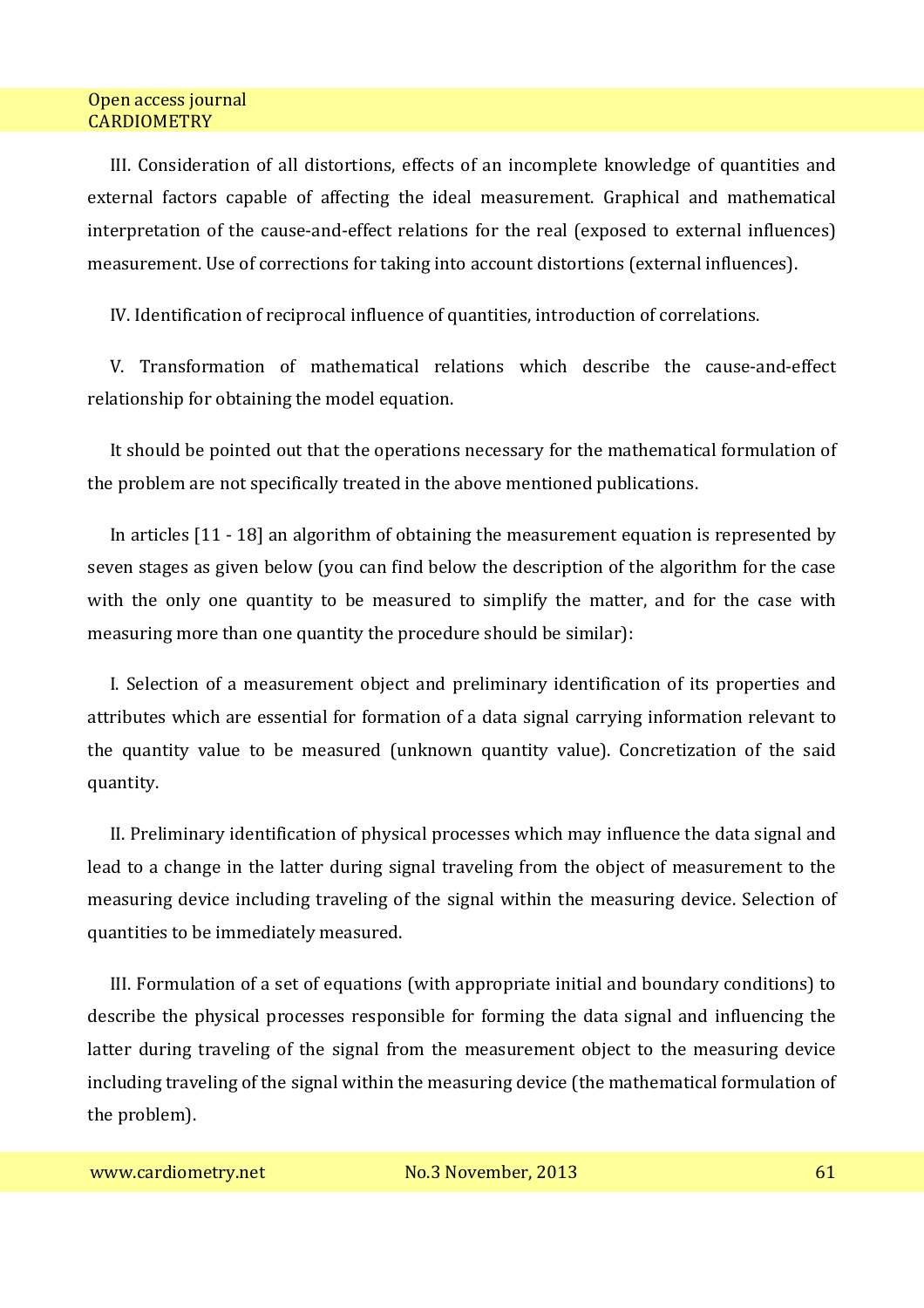IV. Analysis of the initial equations. A quantitative assessment of influence of individual physical effects and processes on characteristics of the data signal during transmission of the signal from the measurement object to the measuring device, including transformation of the signal in the measuring device. Simplification of the mathematical formulation of the problem based on elimination of some physical effects and processes, which are insignificant for a given level of accuracy, from consideration. Evaluation of an error (uncertainty) caused by the said negligible effects and processes.

V. Selection and justification of the methods for solving the simplified equations for solving the problem which allow establishing the relationship between the unknown quantity (the measurand) and the immediately measured quantity values. Generally, this relationship may contain known constants, parameters with fixed values as well as some additional unknown parameters which consider, as an example, an influence of some external factors and which are to be determined separately.

VI. Solution of the equations solving the problem, analysis of the established relationship and transforming it to get the most convenient form for derivation of the measurement equation. In this case, two variants should be considered as follows: a) additional unknown parameters are represented as corrections provided they are empirically calculated in an independent way; b) the established relationship is used to formulate a set of equations that allows determining the quantity to be measured (the measurand) and some additional unknown parameters provided that they are instrumentally determined.

VII. Derivation of the measurement equation and estimation of methodical error (uncertainty) of the measurement result. Reducing the measurement equation to a standard form relating to direct, indirect, collective, joint or system measurements.

Let us consider a possible block diagram of the case of practical implementation of the above algorithm of the measurement equation justification [11 - 18] and estimation of the methodical error (uncertainty) of the measurement result for an exemplary indirect measuring. As before, we assume that there is only one unknown quantity value (while this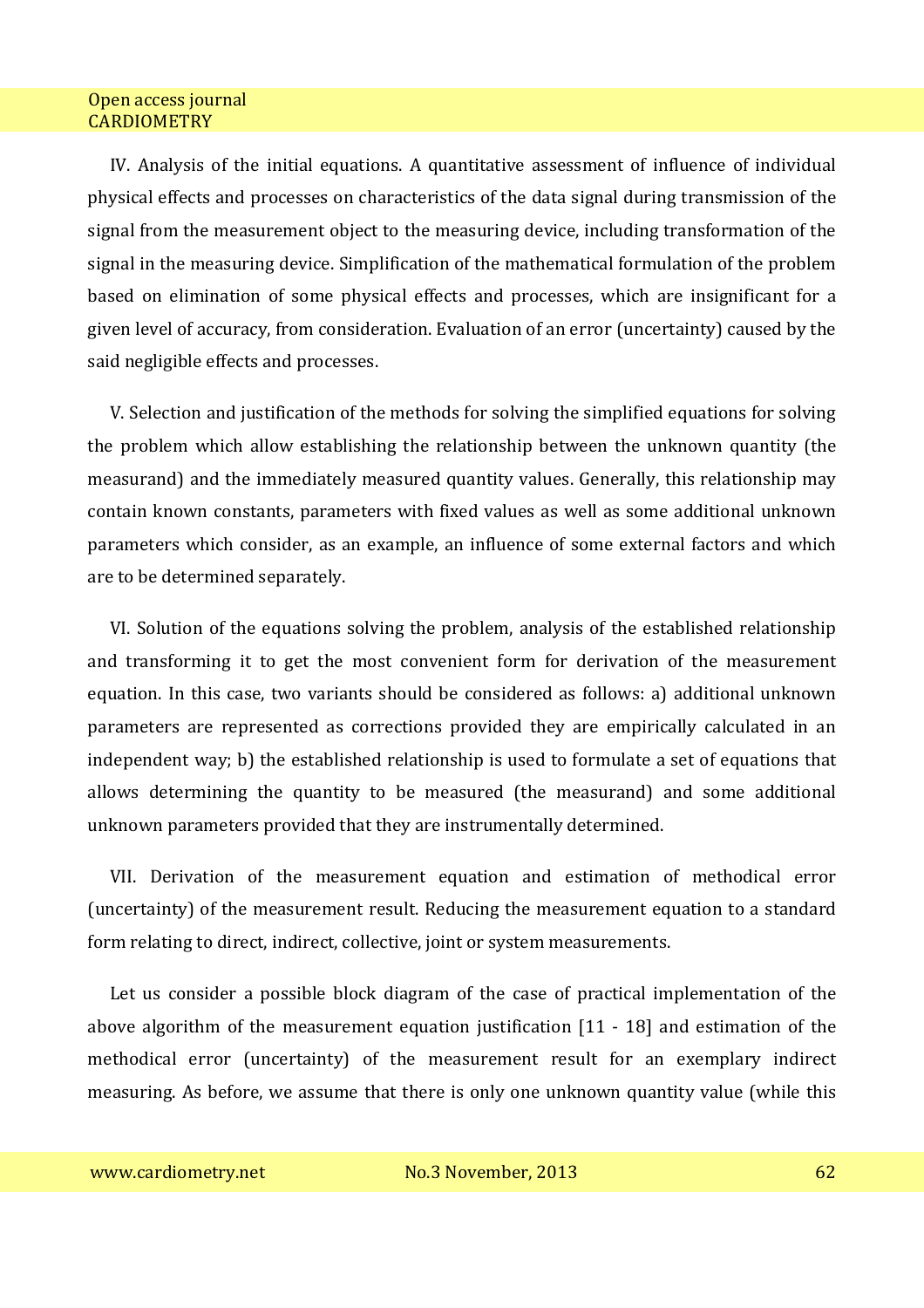algorithm is valid to another case with more than one quantity value, where the singular form of "quantity value" should be replaced by its respective plural form). The block diagram is given herein below, where the numbers denote actions, and the Roman letters signify the conditions of execution of these actions, namely:

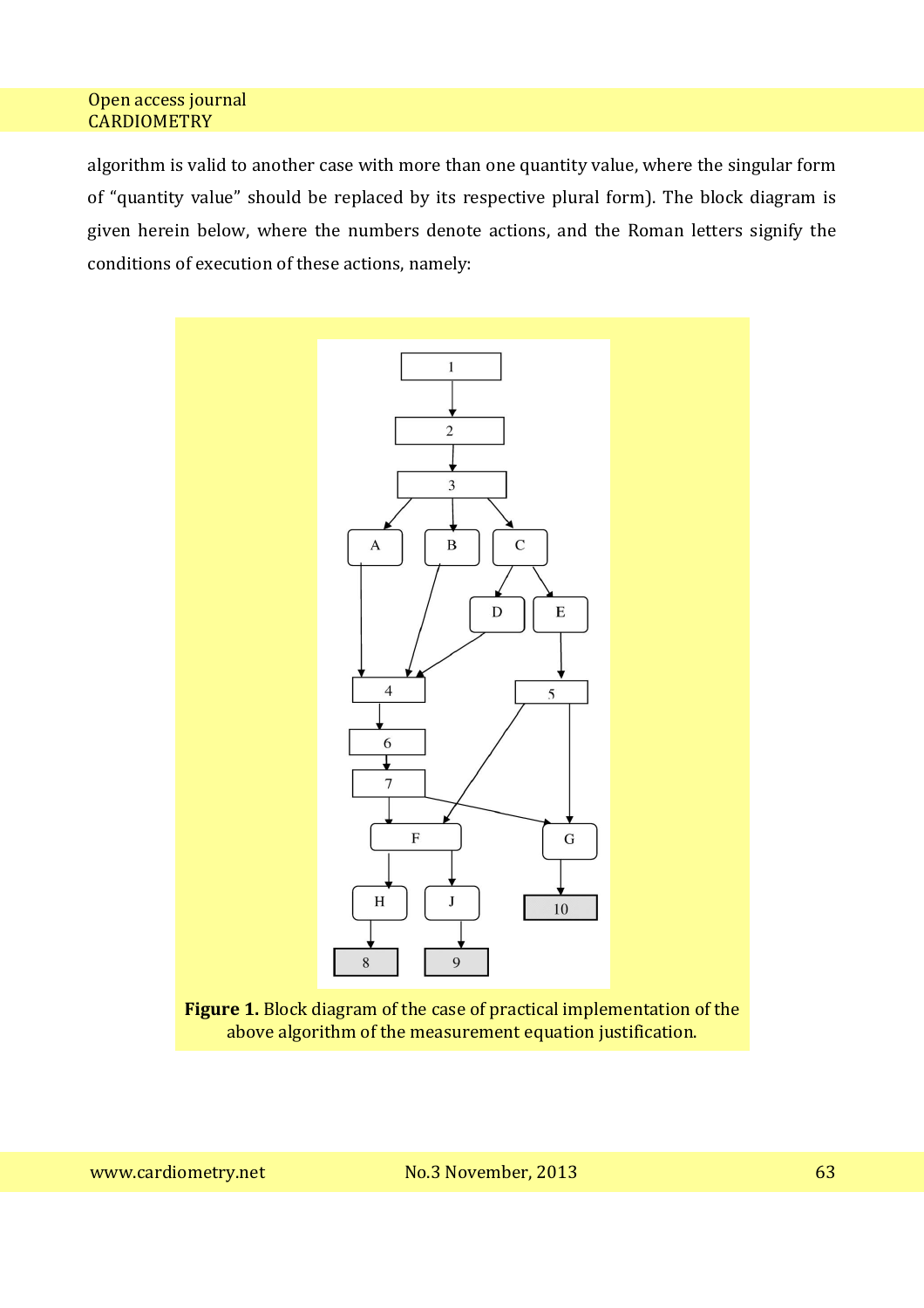1 – identifying of the measurement object, the quantity to be measured and the values to be measured immediately;

2 - listing of effects that are essential for the formation of the functional relationship between the quantity to be measured and the values to be immediately measured;

3 - based on an analysis of the literature on the subject, availability for relations connecting the immediately measured quantity values and the quantity to be measured (and their accuracy evaluation) should be defined;

4 – formulating of the equations for the physical effects and processes with their initial and boundary conditions that reflect the measurement problem specificity (mathematical formulation of the problem) ;

5 – using of the relations already available in the literature on the subject for justification of the equation of measurement, and the estimation of their accuracy should be applied to the evaluation of the methodical error (uncertainty) in the measurement;

6 – completing an analysis and an assessment of contributions of the individual physical effects and processes to the formation of the relationship between the desired quantity to be measured and the immediately measured quantity values, specifying the list of the effects and simplifying the original problem statement;

7 - solving the problem and obtaining the relations between the quantity to be measured and the immediately measured quantity values. Assessing of accuracy of the obtained relations on the basis of an analysis of the simplifications made before, when formulating and solving the problem;

8 - formulating of a set of equations necessary for determination of additional unknown parameters and the desired quantity to be measured with the obtained relations, which are presented for various values of the recorded parameters and the corresponding immediately measured quantity values (for the same values of the quantities to be determined as well as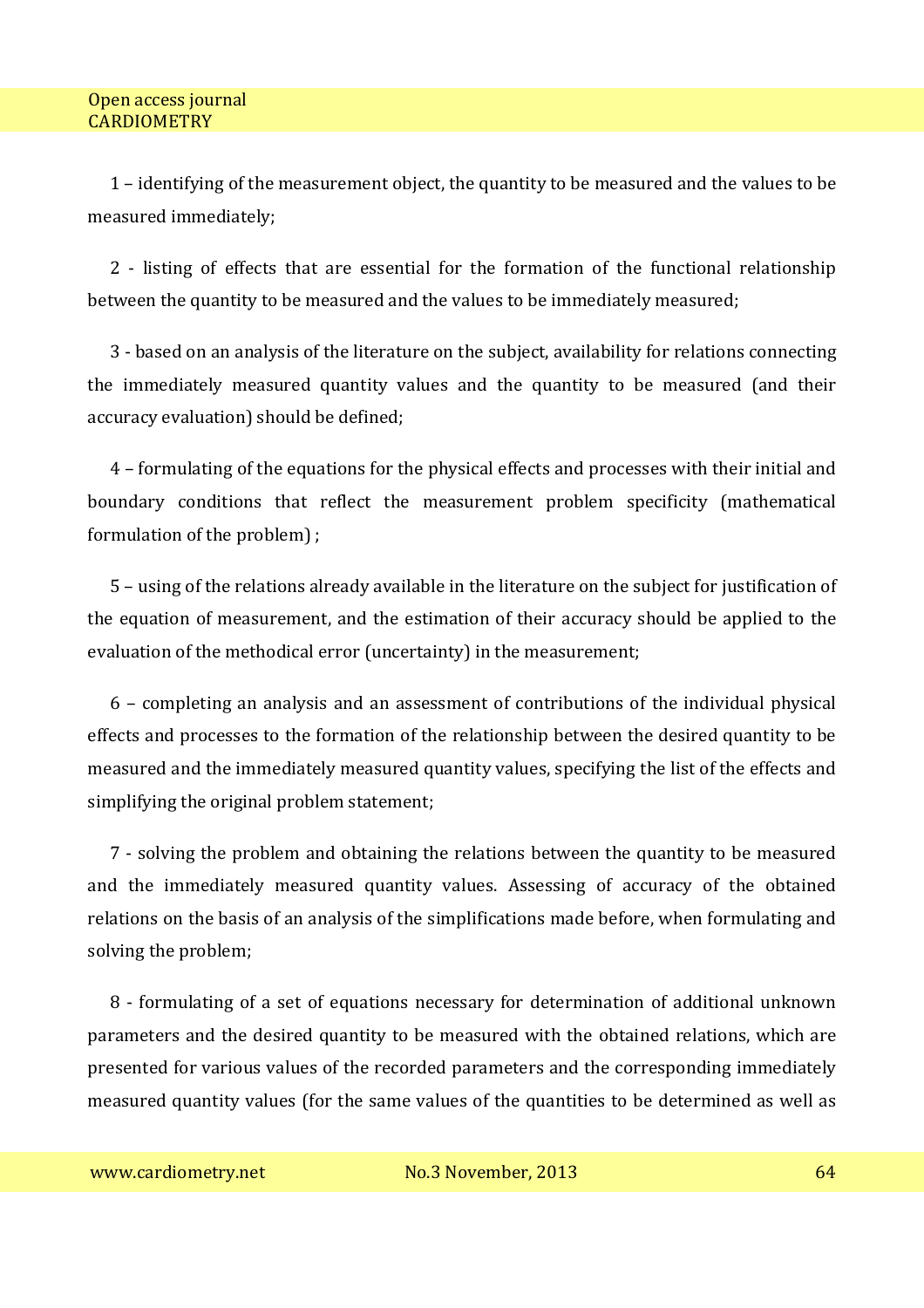additional unknown parameters). Finding the equation of the measurement as a result from solving the above set of equations. Assessing of the methodical error based on the evaluation of the accuracy of the relations, as given above, which describe the relation between the desired quantity to be measured and the immediately measured quantity values;

9 – obtaining of the measurement equation using the derived relations where the additional unknown parameters, determined by computation, play the role of corrections. Methodical error should be estimated based on the assessment of the relation accuracy, as given above, which describe the relation between the desired quantity to be measured and the immediately measured quantity values, taking into account errors for establishing the corrections;

10 – transforming of the derived relations into the measurement equation. Utilization of the error caused by the inaccuracy of the relations as the methodical error of the measurement equation.

A – relations are not available;

B - relations are available, but without estimation of accuracy;

C - relations are available with estimation of accuracy;

D - accuracy does not comply with the specified requirements;

E - accuracy complies with the specified requirements;

F – the obtained relations contain not only the known constants, the recorded parameters, the desired quantity to be measured and the immediately measured quantity values, but also some additional unknown parameters (taking into account, for example, external environment influence), which should be determined separately;

G - the derived relations contain the known constants, the recorded parameters, the desired quantity to be measured and the immediately measured quantity values only;

www.cardiometry.net 1992 No.3 November, 2013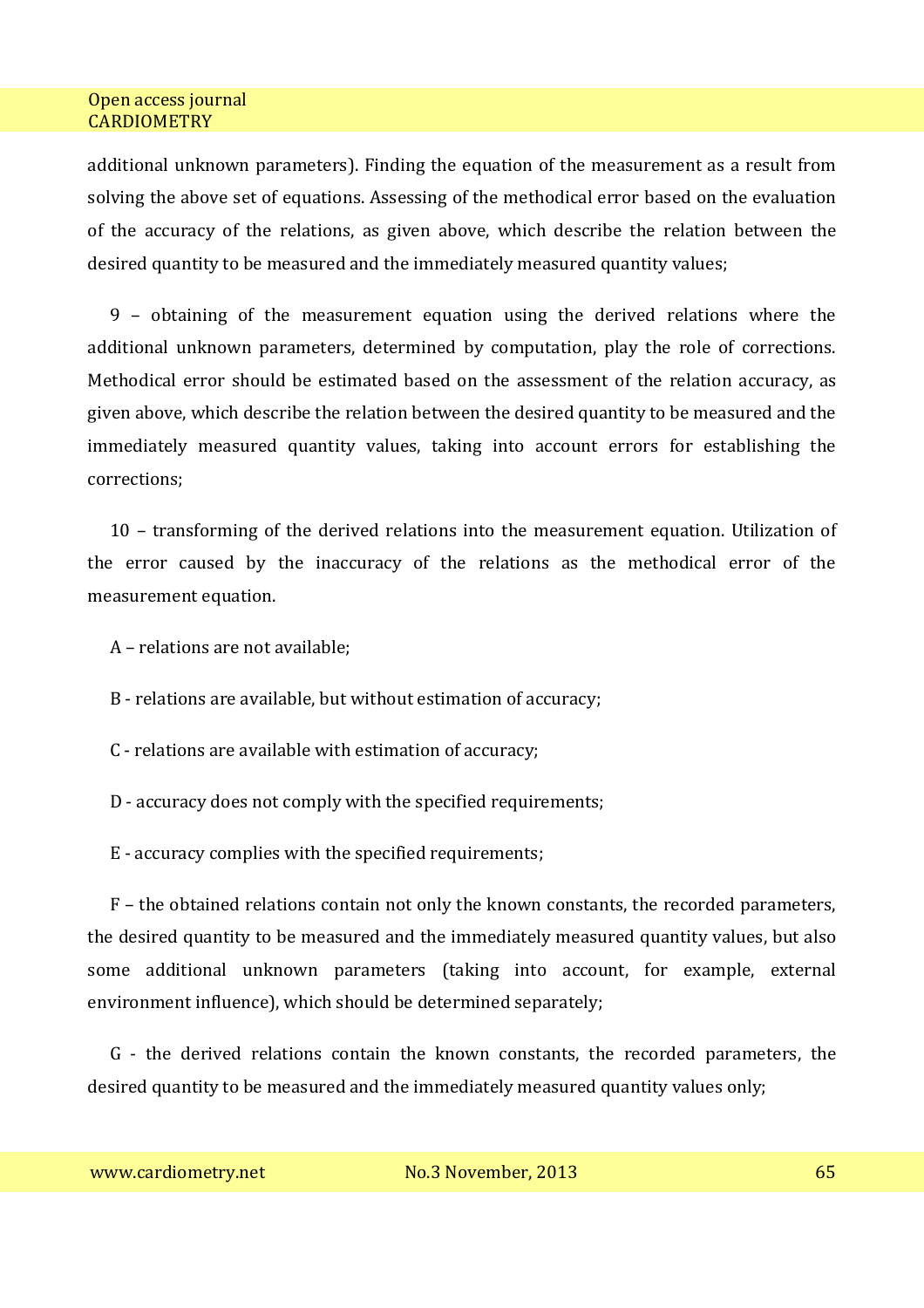H - additional unknown parameters are determined with instrumentation;

J - additional unknown parameters are determined by calculation using supplementary data.

From the above algorithm description, it follows that in those cases when the relevant data are available in the literature, some steps of the algorithm may be skipped. Among the other things, it should be noted that the wording used to define the actions prescribed by the algorithm cannot be considered in isolation from the wording describing the conditions of execution of these actions.

# **Conclusions**

The review and the critical analysis of the literature dedicated to the solution of the problem of justification for the equation of measurement and the estimation of the methodical error (uncertainty) of the measurement result have been conducted herein. It has been shown that the mathematical formulation of the problem within the context of the approach presented in [11 - 18] is based on the application of rigorous formulations of physical laws (laws of nature) with the relevant boundary and initial conditions, considering the specificity of the given measurement task. The algorithm proposed in the present paper can be utilized for derivation of the measurement equations necessary for the development of new measurement methods, as well as for the development of measuring instruments to implement such methods, including analysis of the measurement result accuracy.

# *Statement on ethical issues*

Research involving people and/or animals is in full compliance with current national and international ethical standards.

# *Conflict of interest*

None declared.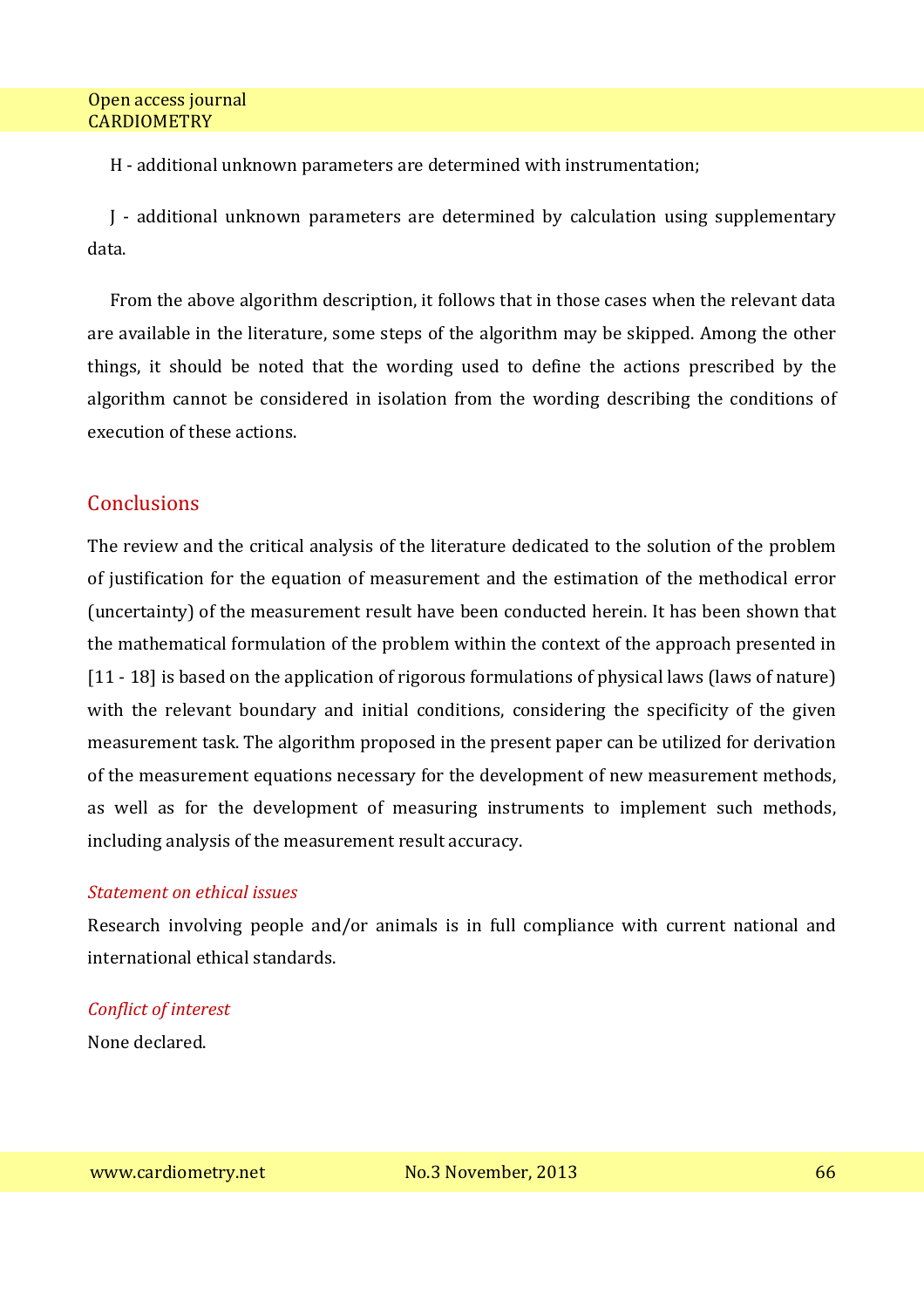### *Author contributions*

The author read the ICMJE criteria for authorship. The author read and approved the final manuscript.

## References

1. Evaluation of measurement data — Guide to the expression of uncertainty in measurement. JCGM 100:2008.

2. Zemelman MA. Metrological foundations of technical measurements. Moscow: Izdatelstvo standartov; 1991.

3. Mathematics & Modelling for Metrology — Publications. Available from http://www.npl.co.uk/mathematics-scientific-computing/mathematics-and-modelling-formetrology/publications/

4. Sommer KD, Weckenmann A, Siebert BRL. A systematic approach to the modelling of measurements for uncertainty evaluation. J. Phys.: Conf. Ser.;13(224). doi: 10.1088/1742- 6596/13/1/052.

5. Sommer KD, Kochsiek M, Siebert B, Weckenmann A. A generalized procedure for modelling of measurement for evaluating the measurement uncertainty. XVII IMEKO World Congress Metrology in the 3rd Millenium Dubrovnik, Croatia; 2003.

6. Sommer KD, Siebert BRL. Systematic approach to the modelling of measurements for uncertainty evaluation. Metrologia. 2006;43:S200-10. doi: 10.1088/0026-1394/43/4/S06.

7. Shlykov GP. The equations of measurement processes. Measurement techniques. 2008;51(4):357-65. doi: 10.1007/s11018-008-9045-x.

8. Tsvetkov EI. General approach to evaluation of measurement accuracy. Measurement Techniques. 20(12):1684-8. doi: 10.1007/BF00817122.

9. Knorring VG, Solopchenko GN. Measurement Theory as an Independent Branch of Knowledge: Aims and Problems of Characterization. Measurement Techniques. 2003;46(6):546-551. doi: 10.1023/A:1025451625853.